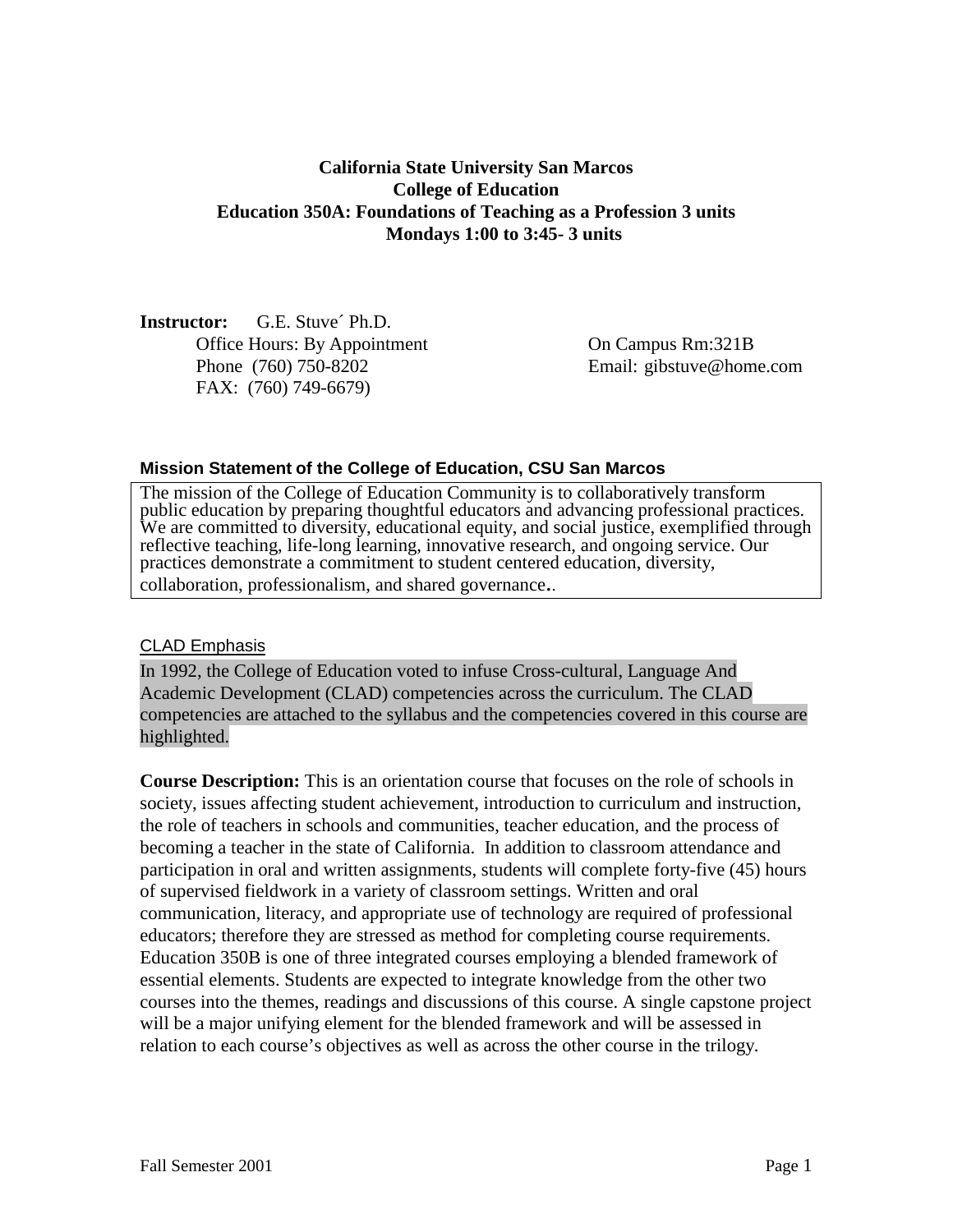**Purpose and Goals:** The intent of this course is to help students appreciate the role of formal education in society, to understand aspects of global education, and to explore some of the major issues facing teachers and the education profession today. The course is intended for individuals interested in becoming teachers, and/or for those interested in promoting quality education. Upon completion of this course, the student should understand the nature of formalized education in the United States and should be able to assess his/her interest in teaching as a career.

### **Course objectives**:

- Understanding the role of schools in society.
- Exploring philosophies and contemporary issues in education.
- Understanding the qualifications and credentialing process to teach in California.
- Understanding and appreciating the student as an individual.
- Understanding factors affecting student achievement.
- Understanding critical issues in curriculum and instruction.
- Clarification of motives for choosing teaching as a career.
- Understanding educational reform movements

## **Required Materials:**

Segall, W.E., and Wilson, A.V. (1998). Introduction to Education: Teaching in a Diverse Society. New York: MacMillan.

Meier, Daniel R. (1997). Learning in Small Moments: Life in an Urban Classroom. New York: Teachers College Press.

## **Suggested Texts/readings**

:

Kozol, J. (1991). Savage Inequalities: Children in America's Schools. New York: Harper.

State Reports and reform documents; "It's Elementary," "Caught in the Middle," "Ready or Not," "Second to None," and other works supplied and/or approved by the instructor.

Ryan, K. & Cooper, J.M. (1998). Kaleidscope. Houghton-Mifflin.

## **Course Requirements**

*General Expectations*: This course is designed for dynamic learning where students take an active part in the learning process. It is therefore essential that students come to class prepared to discuss required readings, submit required assignments, conduct research, lead discussions, and participate in group activities.

*Attendance:* **The attendance policy of the College of Education (COE): Due to the dynamic and interactive nature of courses in the COE, all students are expected to attend all classes and participate actively. At a minimum, students must attend more than eighty percent of class time, or s/he may not receive a passing grade for the**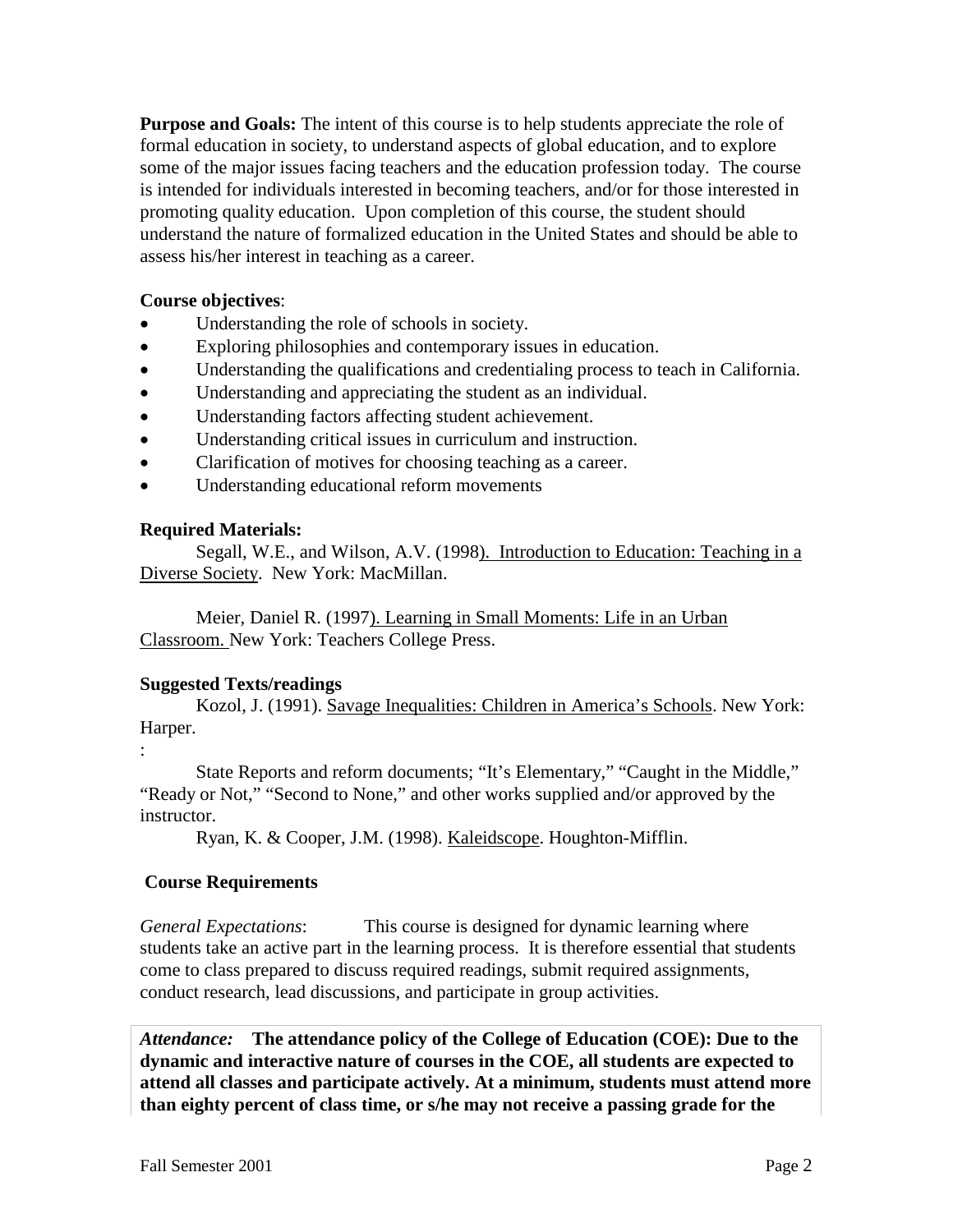**course at the discretion of the instructor. If you miss two class session or are late (or leave early) more than three sessions, you cannot receive a grade of "A". If you miss three class sessions, your highest possible grade is a "C+" Should you have extenuating circumstances, contact the instructor as soon as possible**

*Fieldwork*: In addition to in-class work, assigned readings, and projects, students will be expected to observe a minimum of 45 hours in public schools. Each student will maintain a journal, documenting interesting observations, analysis and questions generated from observations of classrooms in various educational settings (see guidelines for field experience.) Written reports of these visits and the observation forms will be submitted on three dates listed on the tentative class schedule. These reports will be included in determining the final grade. These "field experiences may be included in the requirements for admission to the CSUSM Teacher Credential program.

*Reading Log*: Students are expected to read and keep a log summarizing at least one article **each week** selected from newspapers, magazines, and/or professional journals. The articles chosen should relate to education in general and to the topics mentioned in the text and the course syllabus. The "logs" will be due each week starting the second week of class. Entries in the log are to provide the following:

- title, source, and date of the article, and  $Log #-i.e., "Log #3"$
- a brief summary of the main points
- personal reflections

You may be asked to share these articles with other students. The log will be collected and will be reflected in the final grade.

*Teacher Interview*: Students will interview a teacher and write a 3 to 4 page summary of the information learned. Specific details are attached and will be discussed in the first class.

*Technology Assignments*: One or more assignments will be given requiring a computer and use of the internet.

*Capstone Project:* This project is designed to integrate the material and learning from the three courses included in the integrated program. Each student will participate in a group presentation on a major contemporary issue in education. The topics and the assessment plan for the student learning and performance guidelines will be discussed more thoroughly in class. Students will present a synopsis of their project during the last regular class sessions. Professors from the three blended courses will attend the last sessions and will assess the capstone project according to criteria established for each course. (30 points)

Possible Topics for the Capstone Project Bilingual Education Student Promotion and Special Education Title I